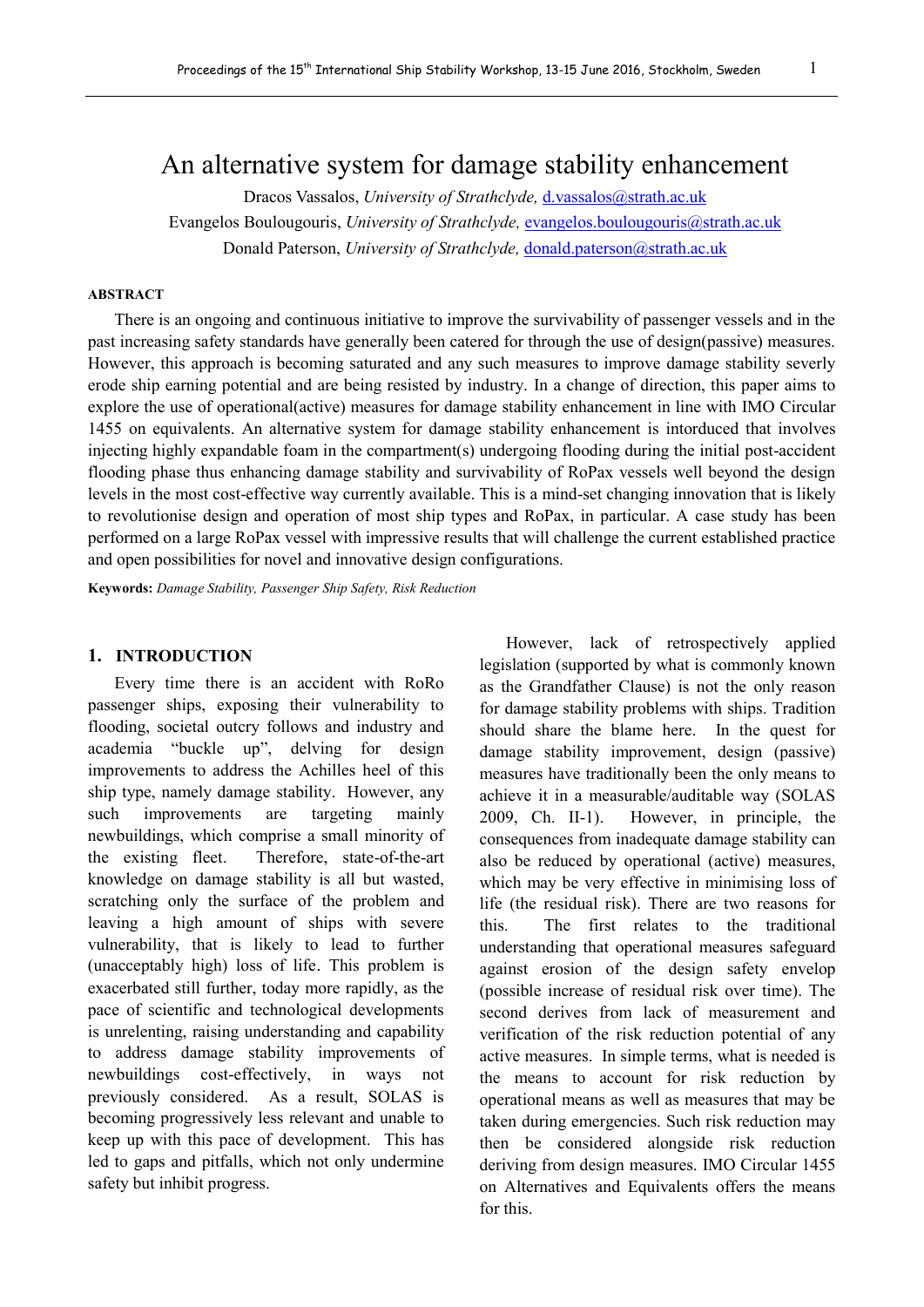This paper introduces an alternative system for damage stability enhancement that involves injecting highly expandable foam in the compartment(s) undergoing flooding during the initial post-accident flooding phase thus enhancing damage stability and survivability of RoPax vessels well beyond the design levels in the most costeffective way currently available.

# **2. DAMAGE STABILITY RECOVERY SYSTEM (DSRS)**

Whilst the safety of RoPax is improving, the survivability in case of a serious incident such as hull breach due to collision or grounding, resulting in water ingress, is still relatively low, particularly with most of the existing ships.

Deriving from the foregoing, the following arguments may be put forward:

- Design (passive) measures are saturated. Hence, any such measures to improve damage stability severely erode the ship earning potential and are being resisted by industry.
- Traditionally, the industry is averse to operational (active) measures and it takes perseverance and nurturing to change this norm.
- Up until recently, there was no legislative instrument to assign credit for safety improvement by active means. Only recently IMO Circular 1455 opened the door to such innovation.
- Key industry stakeholders are keen to explore this route.

Inspired by these considerations and with support from Scottish Enterprise, the University of Strathclyde is involved with R&D of a system, patent pending, that can be fitted to new or retrofitted to existing RoPax in order to reduce the likelihood of capsize/sinking and further water ingress following a major incident / accident.

The working principle of the proposed system is simple: when a vessel is subjected to a critical damage, stability is recovered through the reduction of floodable volume within the vessel's high risk compartment(s). This is achieved by rapidly distributing fast setting, high expansion foam to the protected compartment(s), regaining lost buoyancy whilst also eliminating free surface effects and

forming a near watertight seal over unprotected openings. Moreover, with water being constrained low in the ship, it actually increases damage stability (Lower KG).

The system itself consists of a fixed supply of both foam resin and hardener agents; each stored within an individual tank and connected to a piping network for distribution. The operation of the system starts when two distribution pumps supply a flow of filtered sea water into individual resin and hardener lines. Both streams are then dosed with concentrated resin and hardener agents, before they each pass through a static mixer in order to produce a homogeneous solution of each component.



**Figure 1 - System Representation**

The two lines are then fed to the protected compartment where they meet and enter a foam generator. Here both streams mix and compressed air is introduced into the system for the in situ production of foam. The foam is then passed in to a branched piping network within the vulnerable compartment where both port and starboard side branches allow the foam distribution to be directed depending on the damage side.



**Figure 2 - System Representation**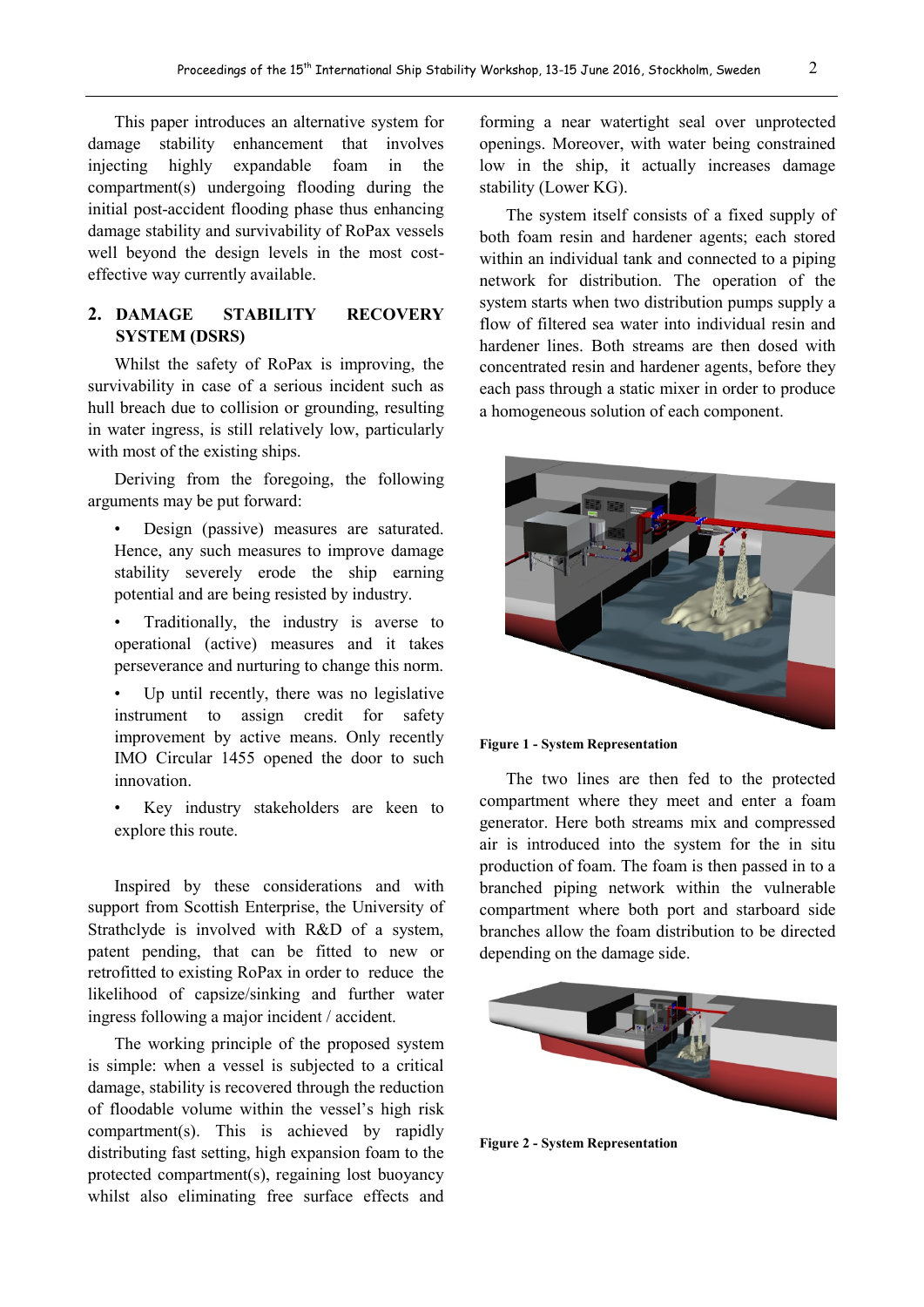The whole process is monitored and controlled by a central system linked to vital components and sensors. The use of the system is under the full control of the crew, with a decision support system available to help the ship's master decide where and when the system will act as well as inform all concerned of the ensuing actions.

The foam compound meets all the environmental and health criteria, it is not harmful to humans and its release does not pose any danger to the people onboard or the environment. Furthermore the foam is non-flammable and in this respect could reduce risk by other event sequences such as a fire ignited in collision. The residual clean-up post system discharge is also aided by a foam dissolving agent ensuring minimal business interruption.

#### **3. METHODOLOGY**

For the purposes of this study a large ROPAX vessel, currently operating in European waters, has been investigated with a view to assess the effectiveness of the proposed Damaged Stability Recovery System (DSRS) as a risk reduction technology. A case study has been conducted on the vessel using the probabilistic approach to damage stability (SOLAS 2009) as a means of establishing the initial level of risk associated with the design. The effects of the DSRS have then been modelled and the vessel re-examined in order to assess the risk reduction afforded by the system.

#### *DSRS Implementation & Modelling*

In order to ascertain the impact of the proposed system on vessel safety, the overall risk level associated with the vessel had to first be identified. As the attained index A represents the safety level of the vessel, the overall risk, with regards to collision damage, could be calculated according to the simple formula below.

$$
Risk_{total} = 1 - A \tag{1}
$$

This provided a benchmark from which to gauge any improvement on the vessel's safety afforded by the DSRS.

In order to ensure the system was applied in the most efficient manner it was reasoned that the compartment(s) protected by the system should be those which constituted the greatest risk. As such, a risk profile of the vessel was created in order to aid in the identification of design vulnerabilities. This then provided the foundation from which a risk influenced decision could be made with regards to the compartment(s) that should be protected by the system while also highlighting the circumstances under which this protection is necessary.

The results from the probabilistic damage stability assessment afforded a straightforward way of determining the vessel's risk profile by firstly considering the local risk associate with each damage scenario, as calculated by (Eq. 2).

$$
Risk_{local} = p_i \cdot (1 - s_i) \tag{2}
$$

These local risk values could then be mapped across the vessel according to damage centre in order to form the example risk profile as shown in figure 3.





In the above risk profile, risk is plotted on the vertical axis and the damage position along the horizontal. Differing lengths of damage, as measured by multiples of adjacent zones, are distinguished by marker type and colour. This enables the identification of both safety critical design spots and opportunities where safety could be improved most significantly and efficiently. Two cases in particular, circled in Fig. 3, are identified as large risk contributors. As such, it can be reasoned that the DSRS would be best applied in the protection of one if not both of the compartments which give rise to this risk.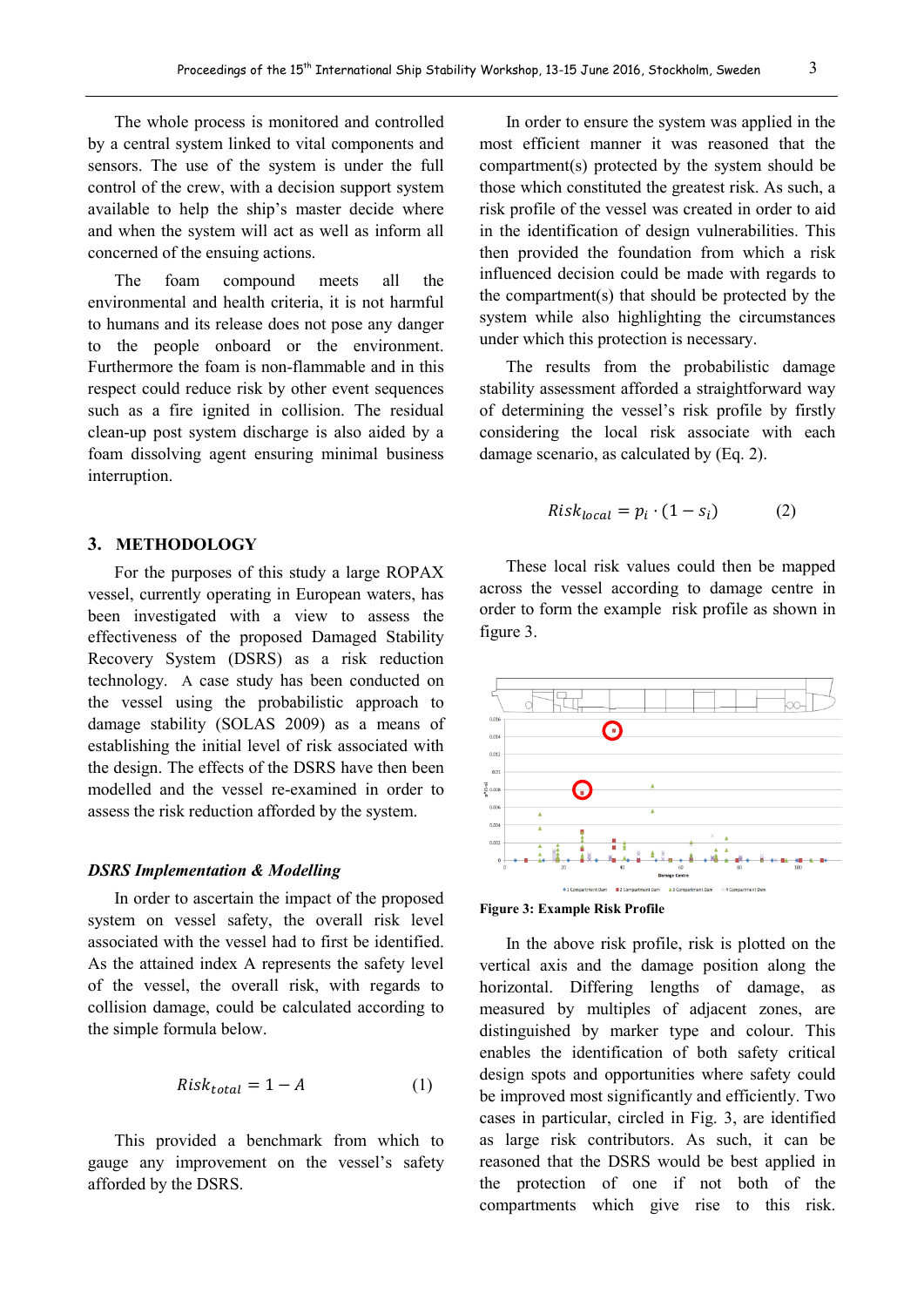Following this methodology for the sample vessel, the system could be applied in the most efficient and effective manner.

The analysis for the case study was conducted through modelling the vessel from the original GA and lines plans. Relevant stability documentation was used in order to ensure all unprotected and weather tight openings were taken into account. Loading condition information within the vessel's stability booklet was used in conjunction with the damage stability GM limiting curves in order to select the SOLAS 2009 initial loading conditions.

The effects of the DSRS system were modeled through alterations to the permeability of the protected compartment(s) to account for the effect of the foam. The required volume of foam was taken as the minimum volume required to save the most demanding high risk damage scenario.

The scope of the investigation saw a one and two compartment approach to system application whereby the impact of the system was assessed when protecting the highest risk compartment and also the two highest risk compartments.

# **4. CASE STUDY: LARGE ROPAX**

# *Overview*

The vessel is a large ROPAX with a central cased ro-ro deck suitable for drive through operations. Further capacity is offered by a large lower hold spanning from compartments nine to fifteen. The vessel is also equipped with a hoistable car deck suitable for additional car storage. Accommodation for passengers is located within the vessel's superstructure with cabins available for overnight journeys along with a range of public spaces including a shopping center, cinema, restaurants and bars.

The vessel was built in 1998 to a twocompartment subdivision standard according to SOLAS 90' along with Stockholm agreement compliance with a significant wave height of 2.9m. Below the bulkhead deck the vessel is divided into a total of twenty water tight compartments and has pronounced B/5 subdivision spanning almost the entire length of the vessel and cross flooding ducts fitted to enable symmetrical flooding.

The vessel's principal particulars and general arrangement are provided in table 1 and figure 4.

| <b>Principle Particulars</b> |              |  |
|------------------------------|--------------|--|
| Length $o.a(m)$              | 200.65       |  |
| Length $b.p(m)$              | 185.4        |  |
| Breadth (m)                  | 25.8         |  |
| Draught MLD. (m)             | 6.8          |  |
| Displacement (t)             | 19468        |  |
| Deadweight (t)               | 5830         |  |
| Crew Number                  | 200 persons  |  |
| Passenger Number             | 1500 persons |  |

**Table 1: Principal Particulars**



**Figure 4: General Arrangement**

#### *Stability Assessment*

In order to assess the damage stability performance of the vessel a total of 942 damage cases have been analysed under three loading conditions as outlined in table 2.

#### **Table 2: Loading Conditions**

|            | Displacement (t) | Draff(m) | GM(m) |
|------------|------------------|----------|-------|
| $LCl$ (dl) | 19468            | 68       | 2.226 |
| $LC2$ (dp) | 17412            | 6.4      | 2.003 |
| $LC3$ (ds) | 15087            | 5 7 3 3  | 3 191 |

The results of the SOLAS 2009 damage stability assessment along with the required index value calculated for this vessel can be found in table 3 below. The risk profile derived for the vessel is also provided in figure 5.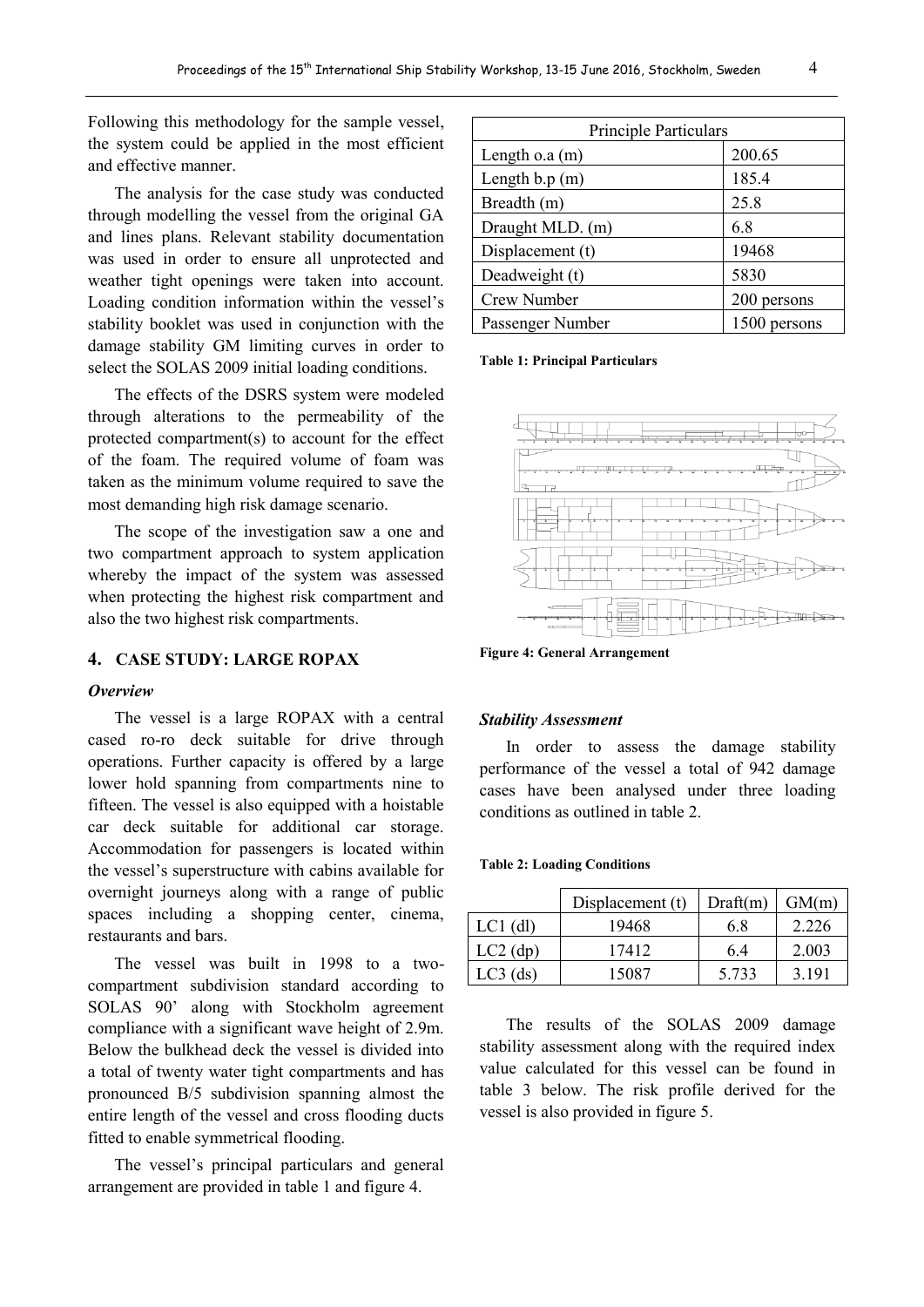### **Table 3: SOLAS 2009 Results**

| As               | 0.79  |
|------------------|-------|
|                  | 0.80  |
|                  | 0.96  |
| Attained index A | 0.83  |
| Required index R | 0.795 |



**Figure 5: Risk Profile**

It is noted that the required subdivision index is fulfilled with a reasonable margin in this case. However, observation of the vessels risk profile reveals several vulnerabilities existing within the vessel's design. This risk is founded primarily by damages that penetrate beyond the B/5 longitudinal bulkhead of the lower hold. Damages involving this space were not covered by the regulations in place at the time although they do however present a significant threat to the vessel's safety.

Damage to the lower hold gives rise to large scale flooding leading to a significant reduction in the vessel's residual stability. Having been identified as the largest risk contributor this space was selected for application of the system.

The volume of foam required in this case was defined as that required to mitigate the risk stemming from two compartment damages involving the lower hold, equating 2000m<sup>3</sup> expanded volume. The damage stability performance was then re-assessed following a permeability change to the lower hold to account for the effects of the foam.

The new attained index values calculated in this case can be found in table 4 along with the updated risk profile of the vessel highlighted in figure 6.

**Table 4: Re-calculated Index Values**

| Αl                   | 0.96 |
|----------------------|------|
| Ap                   | 0.85 |
| As                   | 0.84 |
| New Attained Index A | 0 87 |



#### **Figure 6: Updated Risk Profile**

It is clear from the newly calculated results that the effects of the system have resulted in a substantial reduction of risk. This is evident in the eradication of the risk contribution made by one and two compartment damages involving the vessel's lower hold. The risk stemming from three compartment damages to this space has also been mitigated, particularly in those damages located closer to amidships. Unfortunately there still exists a series of high risk three compartment damages towards the fore of the lower hold and mitigation of these risks would call for a larger volume of foam to be utilised. In total the system has resulted in a 157% risk reduction for a one compartment application.

Selection of the second compartment for system protection involved re-evaluation of the vessel's risk profile. Through doing so, the vessel's main engine room was identified as the largest of the remaining risk contributors. This particular space has a large volume coupled with a high permeability value leading to large scale flooding when damaged and serious diminishment of the vessel's residual stability.

As the one compartment system application required an already large volume of foam the decision was made to use a constant volume of available foam in the investigation of two compartment protection. As such, the volume of foam was shared between the two protected